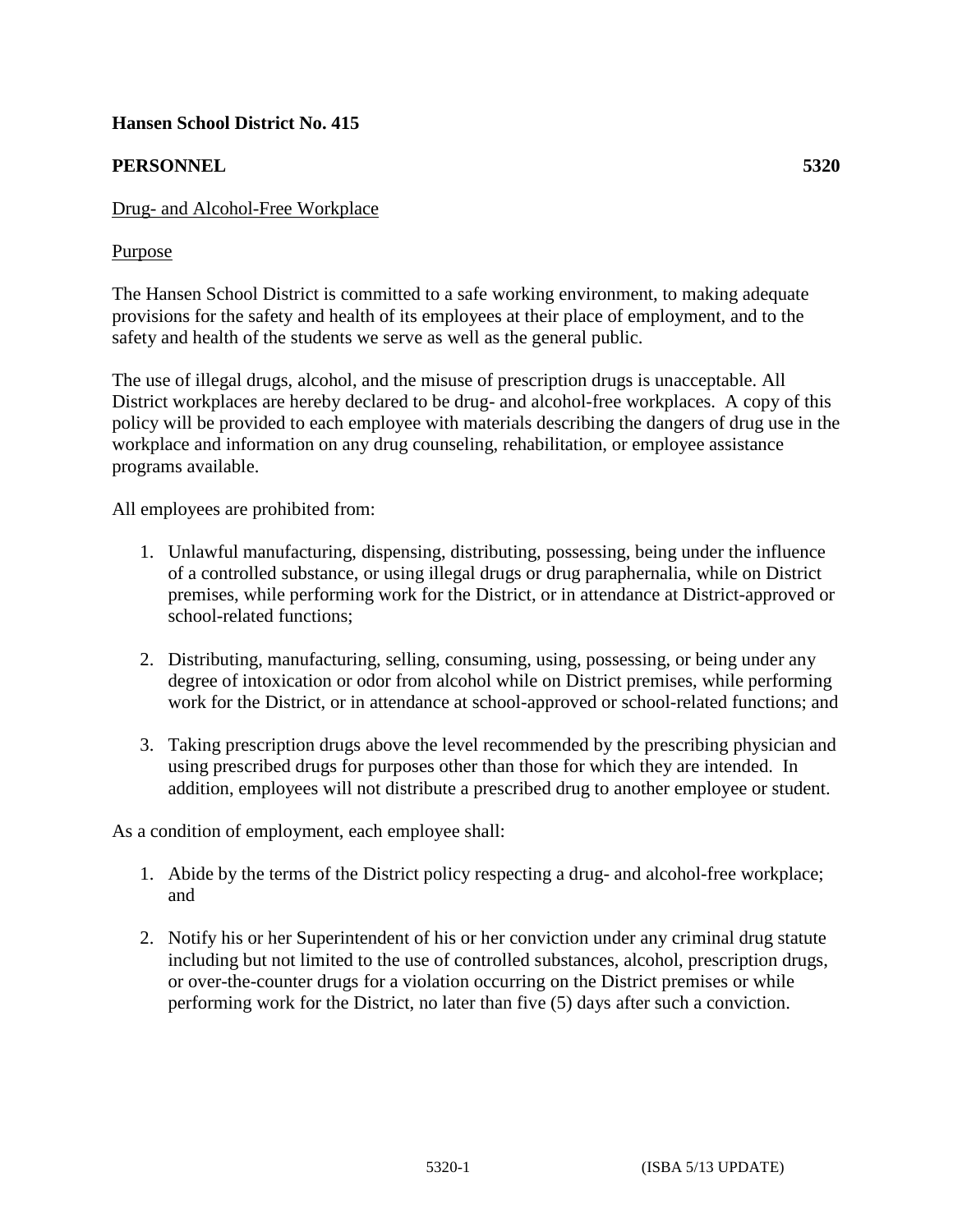## Definitions as Used in This Policy

"Illegal use of drugs" means the use of drugs, the possession or distribution of which is unlawful. Such term does not include the use of a drug taken under the supervision by a licensed health care professional.

"Drug" or "illegal drug" means a controlled substance as defined in Schedules I through V of Section 202 of the Controlled Substances Act found in Chapter 27, Title 37 Idaho Code.

"Conviction" means a finding of guilt, including a plea of no-contest, or imposition of sentence, or both, by any judicial body charged with the responsibility to determine violations of the federal or state criminal drug statutes.

"Criminal Drug Law" means a federal or non-federal criminal statute involving the manufacture, distribution, dispensing, possession, or use of any controlled substance.

Controlled Substance" means any drug or substance that is:

- 1. Not legally obtainable;
- 2. Being used in a manner different than prescribed;
- 3. Legally obtainable, but has not been legally obtained; or
- 4. Referenced in federal or state controlled substance acts.

"Substance Abuse" is the misuse or illicit use of alcohol, drugs, or controlled substances, including but not limited to marijuana, heroin, or cocaine.

#### **Confidentiality**

Records that pertain to the District's employee required substance screens are recognized to be private and sensitive records. They shall be maintained by the Superintendent or his designee in a secure fashion to ensure confidentiality and privacy and be disclosed only to the extent necessary to address any work-related safety risks occasioned by either the drug or alcohol use. Medical records, and information relating directly thereto, shall be maintained in accordance with provisions of Idaho law and used with the highest regard for employee privacy consistent with law and the purpose of achieving and maintaining a drug free workplace. All personnel records and information regarding referral, evaluation, substance screen results, and treatment shall be maintained in a confidential manner and no entries concerning such shall be placed in an employee's personnel file.

#### Pre-Employment Testing

Applicants being considered for employment positions may be required to submit to a urinalysis test for the detection of the illegal use of drugs. Applicants shall be given a copy of this policy in advance of employment. Applicants must acknowledge having read or had this policy explained to them and should understand that as a condition of employment they are subject to its contents.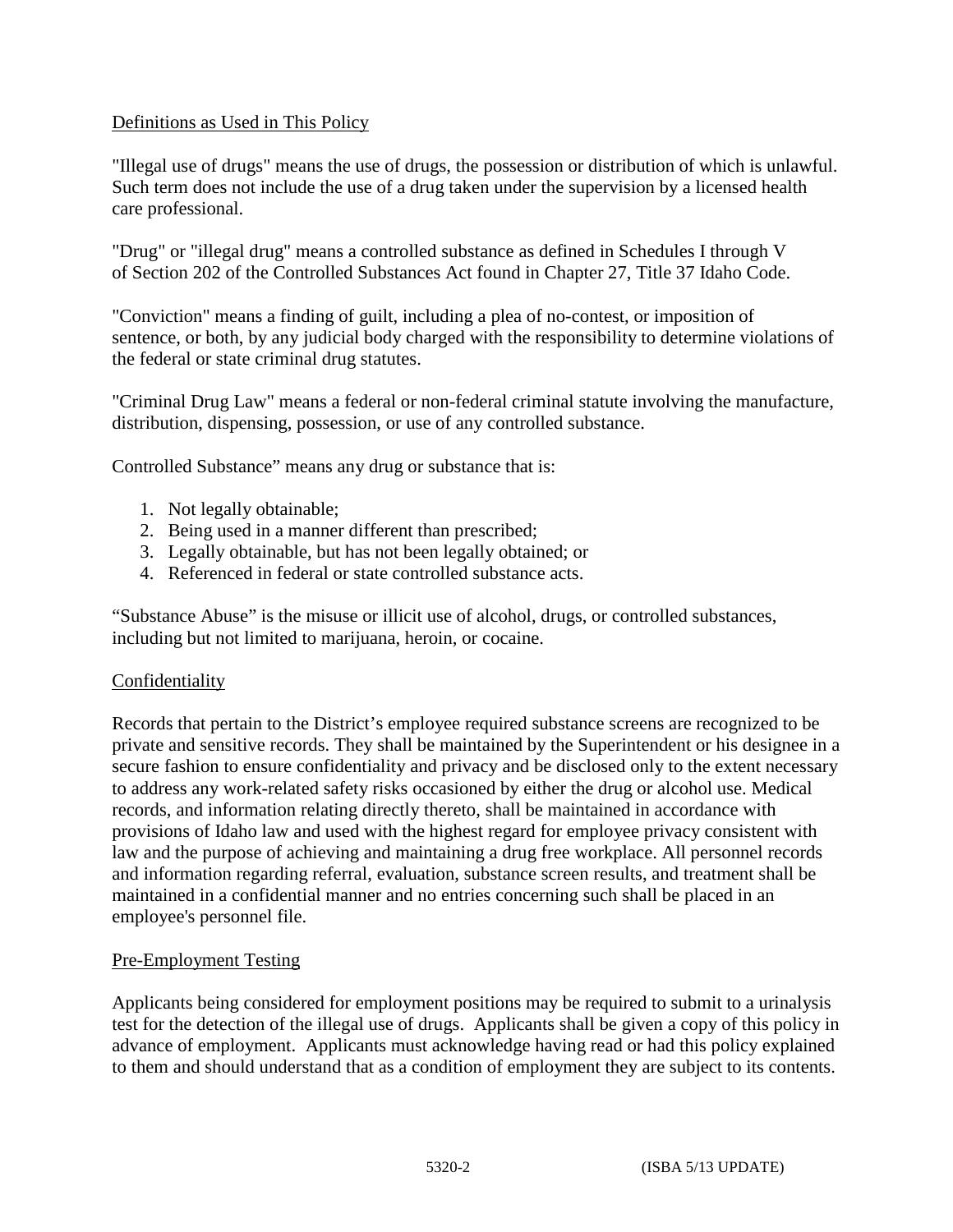Applicants shall sign an acknowledgment prior to substance screening, permitting the summary result to be transmitted to the Superintendent or his designee.

An applicant refusing to complete any part of the drug testing procedure shall not be considered a valid candidate for employment with the District, and such will be considered as a withdrawal of the individual's application for employment. If substance screening shows a confirmed positive result for which there is no current physician's prescription, a second confirming test may be requested by the Superintendent or his or her designee. If the first or any requested second confirming test is positive, any job offer shall be revoked.

## Physical Examination/Screening Based Upon Reasonable Suspicion

Whenever the Board, through its authorized designee, and/or the Superintendent, reasonably suspects that an employee's work performance or on-the-job behavior may have been affected in any way by illegal drugs or alcohol or that an employee has otherwise violated the District's Drug-Free Workplace Substance Abuse Policy, the employee may be required to submit a breath, saliva, urine, and/or blood sample for drug and alcohol testing. When a supervisor observes or is notified of behaviors or events that lead the supervisor to believe that the employee is in violation of the Drug-Free Workplace Substance Abuse Policy, the supervisor shall notify the Superintendent.

An employee who is required to submit to drug/alcohol testing based upon reasonable suspicion and refuses shall be charged with insubordination, and necessary procedures will be taken to terminate the employee in accordance with Board policy and state law.

An employee who tests positive on a reasonable suspicion test will be in violation of this policy. Violation of this policy shall constitute grounds for termination in accordance with Board policy and state law.

The District's authorized designee, or the Superintendent are the only individuals in the District authorized to make the determination that reasonable suspicion or cause exists to order a drug screen and are the only individuals who may order an employee to submit to a drug screen.

Two (2) types of cases for which reasonable suspicion procedures may be invoked are:

- 1. Chronic Cases: Deteriorating job performance or changes in personal traits or characteristics where the use of alcohol or drugs may be reasonably suspected as the cause; and
- 2. Acute Case: Appearing to be under the present influence of alcohol and/or drugs or investigation of an accident where the use of alcohol or drugs is reasonably suspected to be a contributing cause in a specific incident or observation.

Circumstances under which substance screening may be considered, in either the chronic or acute cases, include but are not limited to the following: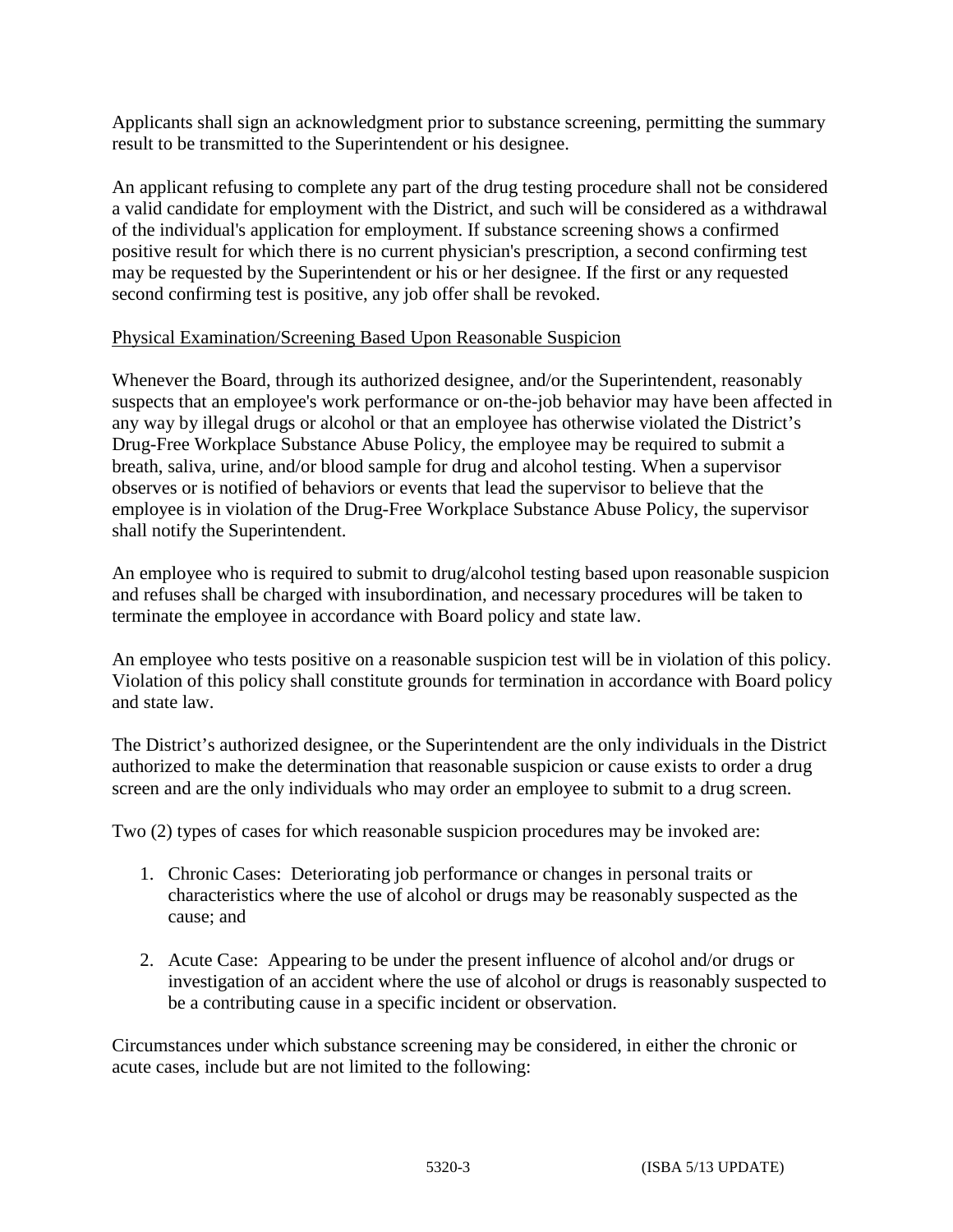- 1. Observed use, possession, or sale of illegal drugs and/or use, possession, sale, or abuse of alcohol, and/or the illegal use or sale of prescription drugs;
- 2. Apparent physical state of impairment of motor functions;
- 3. Marked changes in personal behavior not attributable to other factors;
- 4. Employee involvement in or contribution to an accident where the use of alcohol or drugs is reasonably suspected or employee involvement in a pattern of repetitive accidents, whether or not they involve actual or potential injury; and
- 5. Violations of criminal drug law statutes involving the use of illegal drugs, alcohol, or prescription drugs and/or violations of drug statutes.

The circumstances under which substance screening may be considered, as outlined above, are strictly limited in time and place to employee conduct on duty or during work hours, or on or in District property, or at District-approved or school-related functions.

## Post-Accident Testing

Drivers while on school business or operating a school vehicle involved in a motor vehicle accident which involves either a fatality or the issuance of a citation for a moving violation to the District employee may be tested for alcohol misuse and controlled substance abuse.

The driver will contact the District at the time of the accident unless he or she is physically impaired as a result of the accident. The District will contact the testing lab. The testing lab will specify where the alcohol and/or controlled substance testing is to be completed.

If a driver is not able to produce enough breath to test for alcohol using a state approved breath analyzer, a blood test may be done for alcohol.

Law enforcement officials may require a driver involved in an accident to submit to tests administered as part of their jurisdiction. For purposes of this policy, only the test results provided by the District testing laboratory will be accepted.

Failure of an employee to submit to testing for either alcohol or a controlled substance will be considered a positive test and will be determined as cause for disciplinary action.

Testing for alcohol must be done within eight (8) hours of the time of the accident. Testing for controlled substances must be done within thirty-two (32) hours of the time of the accident.

The driver subject to post-accident testing must refrain from consuming alcohol for either eight (8) hours following the accident or until he or she submits to an alcohol test, whichever comes first. Failure to do so will constitute a positive test result and will be determined as cause for disciplinary action.

#### Opportunity to Contest or Explain Test Results

Employees or job applicants who have a positive confirmed test result may explain or contest the result to the Superintendent or his designee within five (5) working days after the Superintendent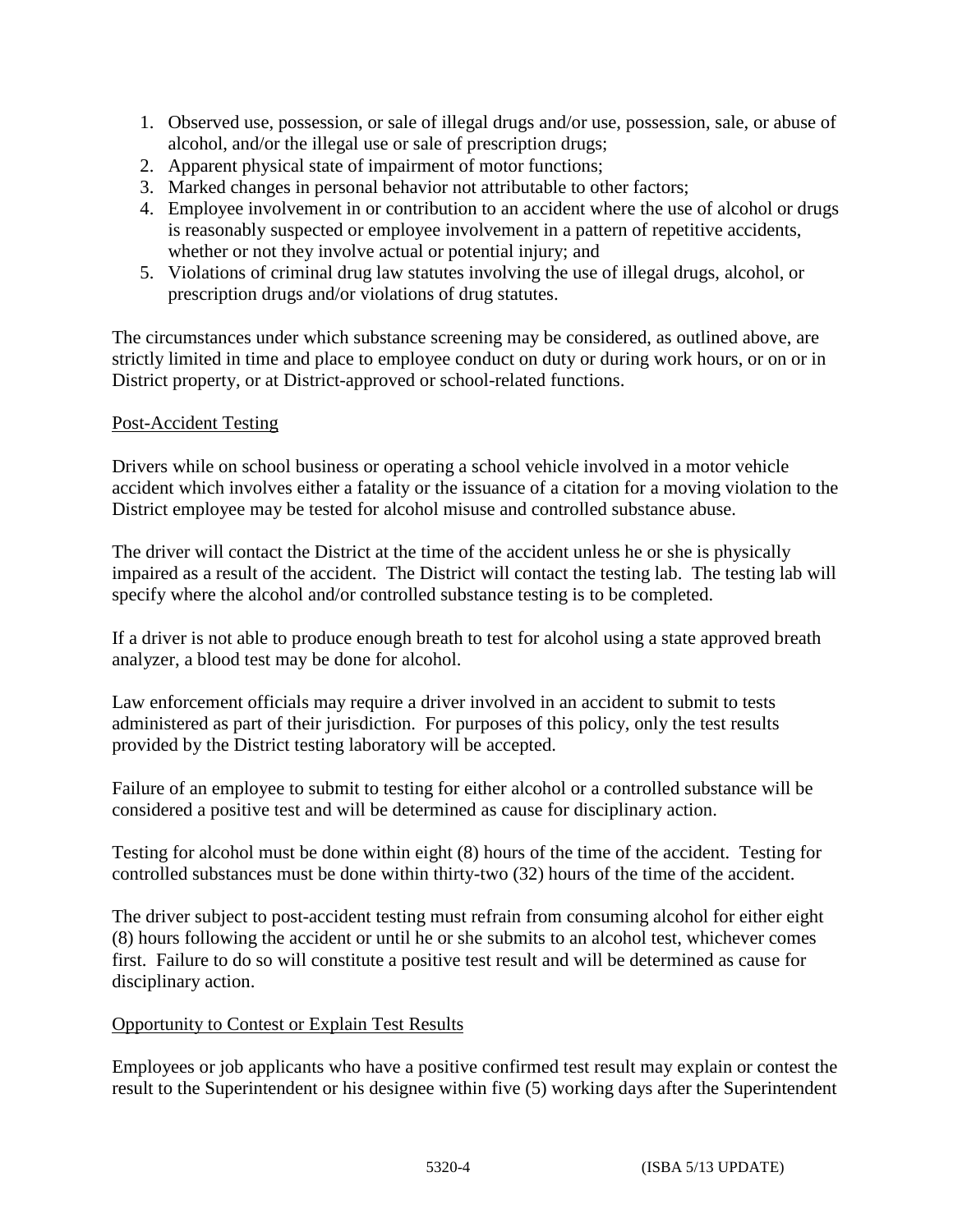or designee contacts the employee or job applicant and shows him or her the positive test result as it was received from the laboratory in writing.

## Return to Duty Testing

An employee who has been given the opportunity to undergo rehabilitation for drugs or alcohol will, as a condition of returning to duty, shall be required to agree to a reasonable follow-up testing established by the Superintendent or his or her designee. The extent and duration of the follow-up testing will depend upon the safety or security nature of the employee's position and the nature and extent of the employee's substance abuse problem. The Superintendent or his designee is to review the conditions of continued employment with the employee prior to the employee's returning to work. Any such condition for continued employment shall be given to the employee in writing. This Agreement must be signed by the employee before the employee is allowed to return to the job. Prior to the employee coming back on the job, the employee must complete a drug and/or alcohol test which shows negative results.

The Superintendent or his or her designee may consult with the employee's rehabilitation program in determining an appropriate follow-up testing program, including the frequency of any substance screening contained in a follow-up testing program. In no instance shall such screening be ordered by the Superintendent or his or her designee more than one (1) time within a seventy-two (72) hour period. In the event of positive test results, the Superintendent or his or her designee will work out disciplinary procedures, if any, in accordance with Board policy and state law.

Any employee subject to return to duty testing that has a confirmed positive drug test shall be in violation of this policy. Violation of this policy shall constitute grounds for immediate termination in accordance with Board policy and state law.

#### **Inspections**

Employees may be assigned District-owned offices, vehicles, lockers, desks, cabinets, etc. for the mutual convenience of the District and personnel. Employees have no expectation of privacy in any of these locations or any personal belongings which they may place in such areas.

Whenever the Board reasonably suspects that an employee's work performance or on-the-job behavior may have been affected in any way by alcohol or drugs or that an employee has sold, purchased, used, or possessed alcohol, drugs, or drug paraphernalia on District premises, the Board may search the employee and the employee's locker, desk, or other District property under the control of the employee.

Inspections under this policy are limited to investigations into work-related misconduct and offenses. Any searches for law enforcement purposes must comply with all applicable state laws.